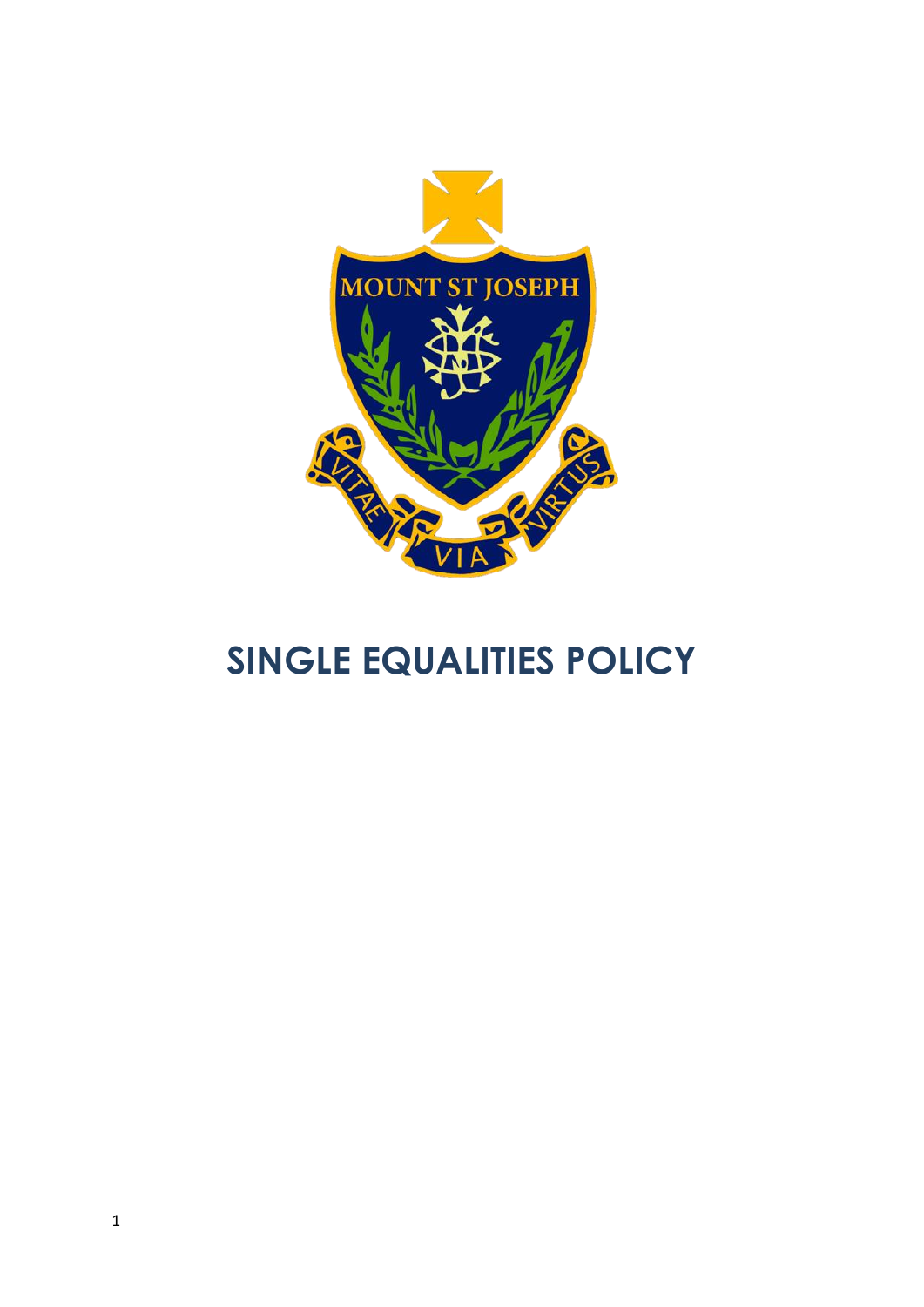**A Community of Learners, Believers, Friends**

| <b>Mount St Joseph Document Control Table</b> |                                           |                            |                                                      |  |
|-----------------------------------------------|-------------------------------------------|----------------------------|------------------------------------------------------|--|
| <b>Document title:</b>                        | <b>Single Equalities</b><br><b>Policy</b> | Author:                    | <b>Director of Finance &amp;</b><br><b>Resources</b> |  |
| <b>Version number:</b>                        | 2.0                                       | <b>Document</b><br>status: | Approved                                             |  |
| Date approved:                                | September 2017                            | Approved by:               | <b>SLT</b><br><b>Governors</b>                       |  |
| <b>Effective date:</b>                        | September 2017                            | Date of next<br>review:    | September 2022                                       |  |
| <b>Publication</b><br>method:                 | Website                                   | Date published             | 01 September 2017                                    |  |
| <b>Superseded</b><br>version:                 | 1.0                                       |                            |                                                      |  |

| <b>Document History</b> |              |                                                                                  |  |
|-------------------------|--------------|----------------------------------------------------------------------------------|--|
| Version                 | Date         | Notes on Revisions                                                               |  |
| 1.0                     | 01 Sept 2017 | New Policy - replaces separate policies<br>relating to Equalities                |  |
| 2.0                     | 01.09.2018   | SLT Review - no amendments necessary                                             |  |
|                         | 01.09.2019   | SLT Review – no amendments necessary                                             |  |
|                         | 01.09.2020   | SLT Review - no amendments necessary                                             |  |
|                         | 01.09.2021   | SLT Review - no amendments necessary -<br>updated to include Equality Award 2020 |  |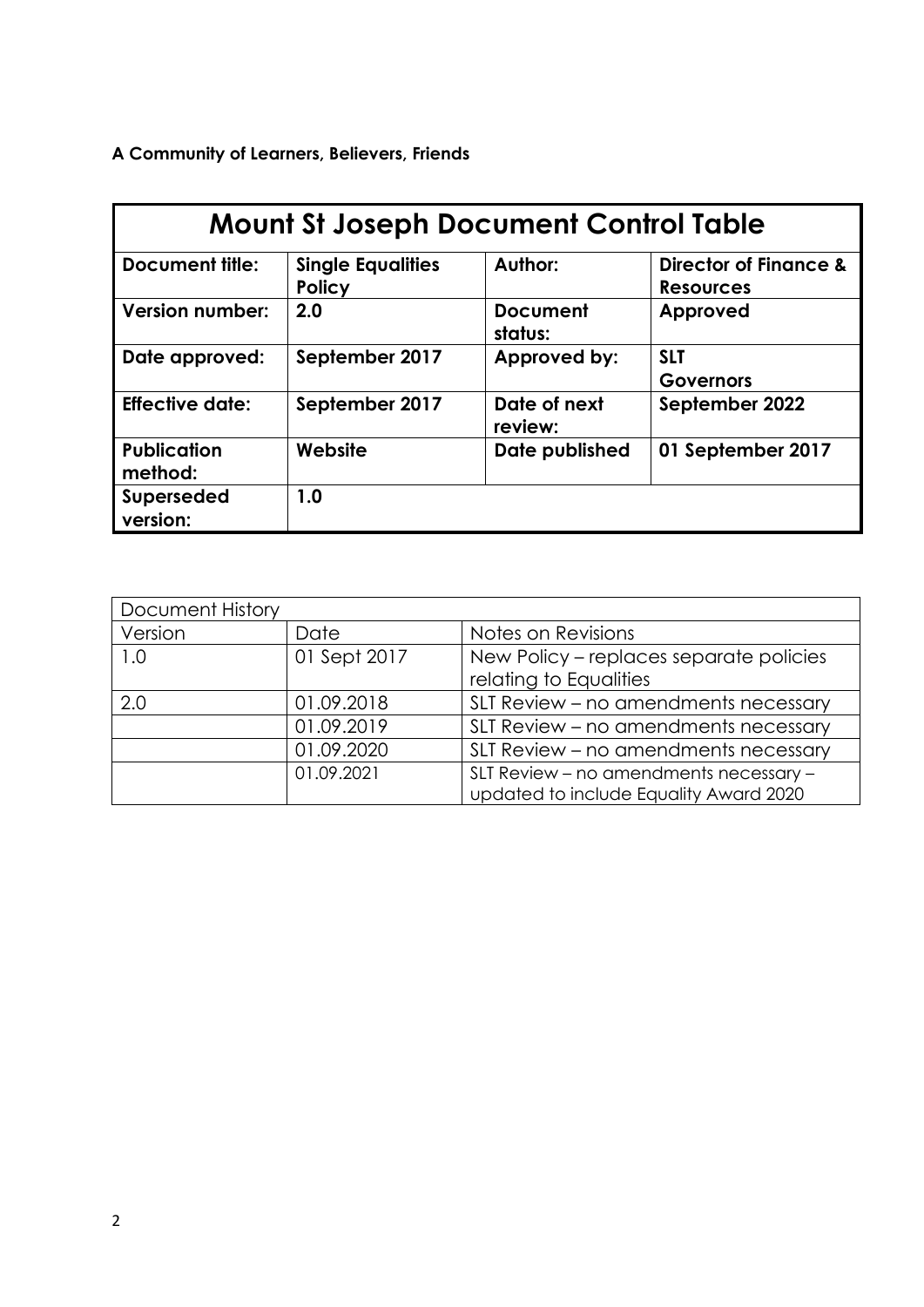## **Statement of Principles**

The policy outlines the commitment of the staff, students and governors of Mount St Joseph to ensure that equality of opportunity is available to all members of the school community. For our school this means not simply treating everybody the same but understanding and tackling the different barriers which could lead to unequal outcomes for different groups of students in school, whilst celebrating and valuing the achievements and strengths of all members of the school community. These include:

- Students
- Staff
- Parents/carers
- The governing body
- Multi-agency staff linked to the school
- Visitors to school
- Students on placement

We believe that equality at our school should permeate all aspects of school life and is the responsibility of every member of the school and wider community. Every member of the school community should feel safe, secure, valued and of equal worth.

At Mount St Joseph, equality is a key principle for treating all people fairly and creating a society in which everyone has the opportunity to fulfil their potential - irrespective of their gender, ethnicity, disability, religion or belief, sexual orientation, age or any other recognised area of discrimination.

Our school is driven by its values which go beyond measurable results. Achievement in the classroom is crucial, though our priority is not examination grades but the stimulation of independent enquiry and intellectual curiosity. In each individual we seek to encourage leadership, and to nurture students to become confident, caring and contributing citizens in the modern world. By affording our students the opportunity to explore their inner selves - so that they derive a sense of personal worth, we actively promote personal integrity, tolerance, understanding and independence of thought. We encourage young people to work with and learn from each other, as well as to show moral courage to stand up for what they believe in. The breadth of a Mount St Joseph education supports our students in challenging themselves and develops their abilities to communicate with others. We believe these values remain with them for life.

#### **School in Context**

Below you will find information relating to the main characteristics of Mount St Joseph in relation to the characteristics of equality in this policy, the diversity of the school and community make up.

- o There are 906 students on roll. Currently we have 496 boys and 409 girls are on the school roll (as at 25 June 2021)
- o There are 479 students with ethnic backgrounds other than white British.
- o The number of students who do not speak English as a first language is 350.
- o There are 13 children with a known disability are known to the school.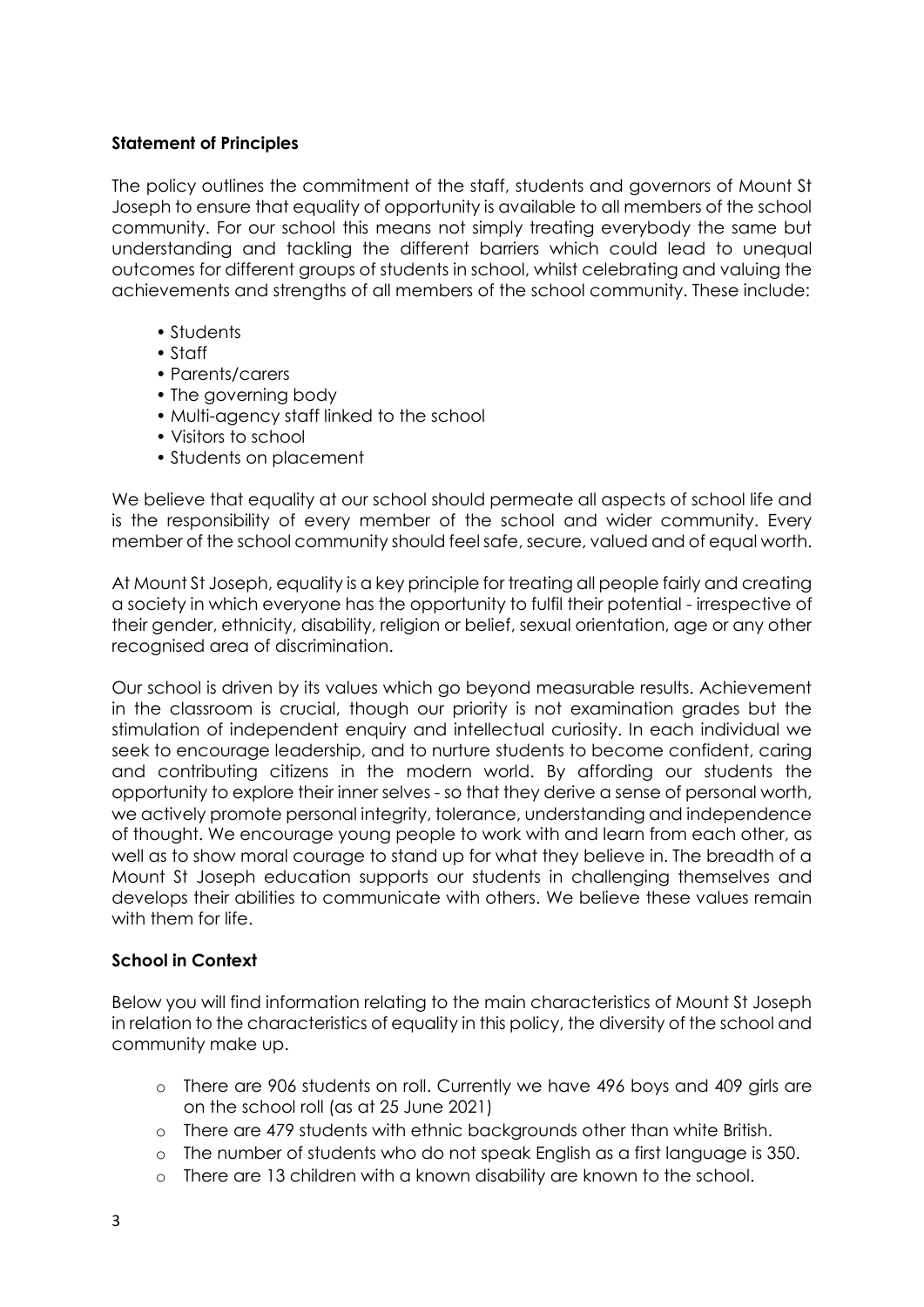- o Currently there are a number staff or Governors who have disclosed a disability.
- o The school is physically accessible.
- o At this time there are 11 Looked After Children.

## **Ethos and Atmosphere**

- o At Mount St Joseph, the leadership of the school community demonstrates mutual respect between all members of the school community.
- o There is an *openness* of atmosphere which welcomes everyone to the school.
- o All within our school community will challenge any type of discriminatory and/or bullying behaviour, e.g. through unwanted attentions (verbal or physical) and unwelcome or offensive remarks or suggestions.
- o All students are encouraged to greet visitors to the school with friendliness and respect
- o The displays around the school are of a high quality and reflect diversity across all aspects of equality of opportunity and are frequently monitored
- o Provision is made to cater for the spiritual needs of all the children through planning of assemblies, classroom based and externally based activities

## **Policy Development**

This policy applies to the whole school community. It has been drawn up as a result of the outcomes of a transparent process and through consultation with:

Through full and meaningful engagement Teachers, Governors, Students and parents via one to one discussion, group meetings, forums, staff training and questionnaires have.

## **Monitoring and Review**

This policy will be monitored and reviewed formally on an annual basis. The school action plan is subject to change and is classed as a working document.

## **Single Equalities**

This policy and action plan seeks to address the statutory requirements of the Equality Act 2010 (which replaced the Equal Pay **Act** 1970, Sex Discrimination **Act** 1975, Race Relations **Act** 1976, Disability Discrimination **Act** 1995, Employment **Equality** (Religion or Belief) Regulations 2003, Employment **Equality** (Sexual Orientation) Regulations 2003 and the Employment **Equality** (Age) Regulations 2006) and to further the aims of our vision by continuing to improve all aspects of the physical environment of the school site and other resources so that all students can take full advantage of the education and associated opportunities provided by the School*.* 

# **Definition (Equality Act 2010)**

The Equality Act 2010 protects the following characteristics from discrimination:

- age
- disability / SEND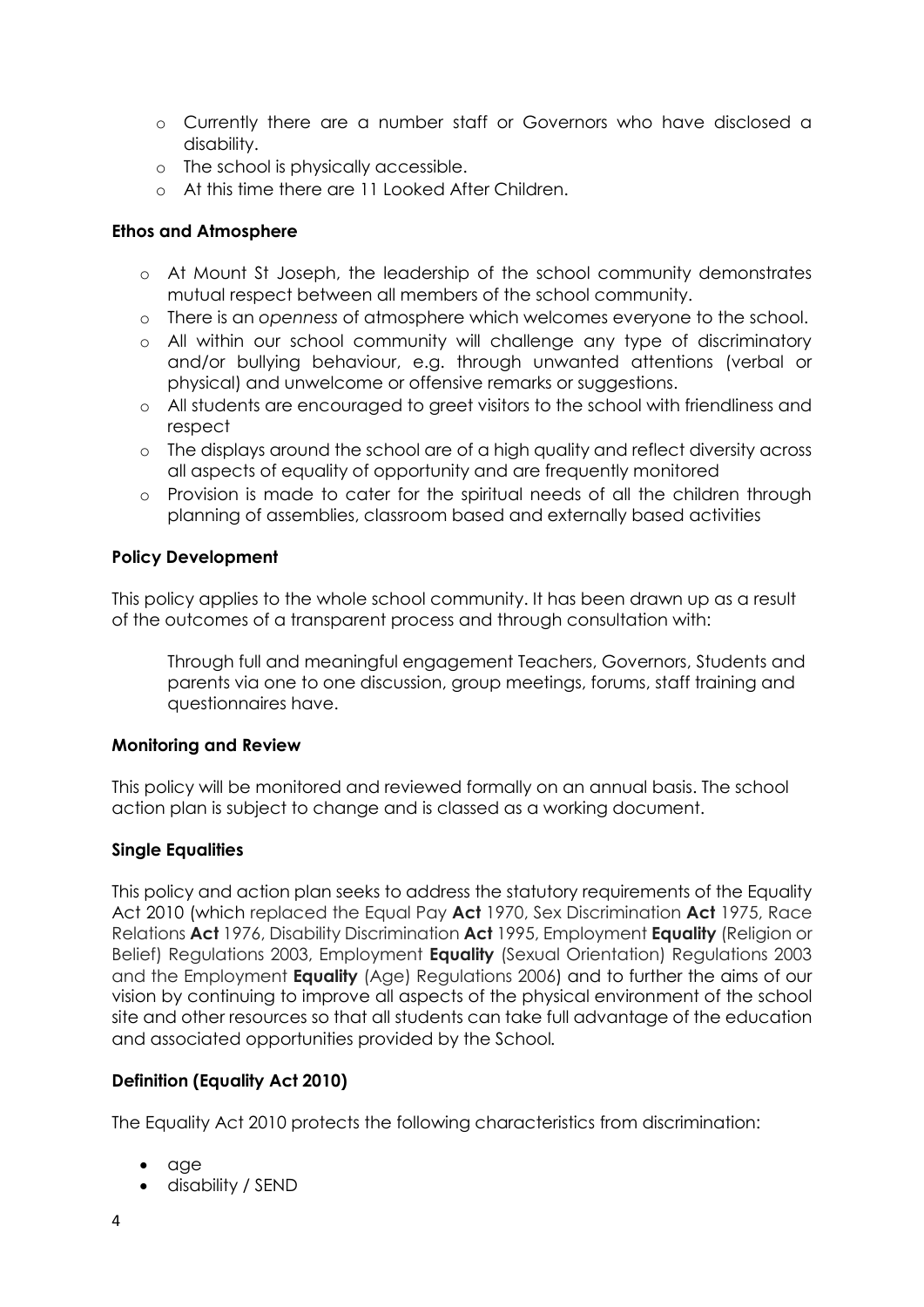- gender reassignment
- marriage and civil partnership
- pregnancy and maternity
- race
- religion or belief
- sex and sexual orientation from discrimination

#### **Data Collection**

As a school we have a statutory duty to collect and analyse a range of equality information for our students/students ensuring all groups are looked at e.g. free school meals, girls, boys, SEN.

We make regular assessments of students' learning and use this information to track students' progress, as they move through the school. As part of this process, we regularly monitor the performance of different groups, to ensure that all groups of students are making the best possible progress. We use this information to adjust future teaching and learning plans, as necessary.

Resources are available to support groups of students where the information suggests that progress is not as good as it should be. The governing body receives regular updates on student performance information. At staff meeting we discuss children causing concern and agree a plan of action.

School performance information is compared to national data and local authority data, to ensure that students are making appropriate progress when compared to all schools, and to schools in similar circumstances.

As well as monitoring student performance information, we also regularly monitor a range of other information. This relates to:

- Attendance
- Exclusions and truancy
- Racism, disabilities, sexism, homophobia and all forms of bullying
- Parental involvement
- Participation in Extended Learning Opportunities

Our monitoring activities enable us to identify any differences in student performance and provide specific support as required, including pastoral support. This allows us to take appropriate action to meet the needs of specific groups in order to make necessary improvements.

Mount St Joseph is also committed to providing a working environment free from discrimination, bullying, harassment and victimisation. We aim to recruit an appropriately qualified workforce and establish a governing body that is representative of all sections of the community in order to respect and respond to the diverse needs of our population.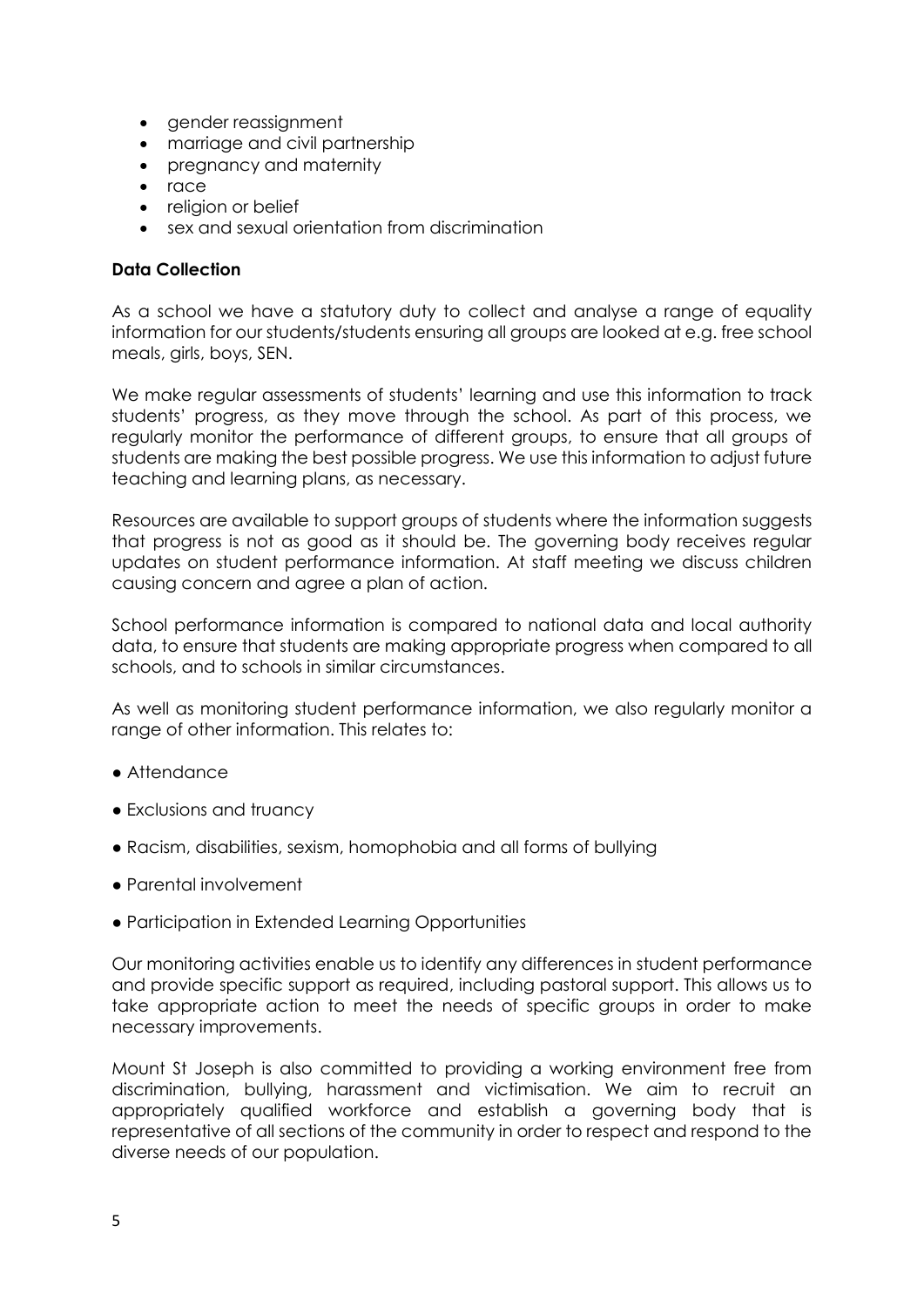The Employment Duty within the legislation states all schools should collect information on staff in post, and applicants for employment, training and promotion. This is deemed to be best practice in order to identify potentially discriminatory practice.

We collect and analyse a range of profile information for our staff and governors:

For example, applicants for employment, staff profile, governing body profile, attendance at training events, disciplinary and grievance cases, staff appraisal. This information is deemed to be confidential.

Due regard is given to the promotion of equality in the School Improvement Plan. The lead person responsible for the monitoring and evaluation of the policy and action plan is the Headteacher, although all staff play a key active part.

Their role is to:

● Lead discussions, organise training, update staff in staff meetings, support discussions

- Work with the governing body on matters relating to equality
- Support evaluation activities that moderate the impact and success of this policy

#### **Developing Best Practice**

#### **Learning and Teaching**

- We aim to provide all our students with the opportunity to succeed, and to reach the highest level of personal achievement. To do this, teaching and learning will:
	- o Provide equality of access for all students and prepare them for life in a diverse society
	- o Use materials that reflect a range of cultural backgrounds, without stereotyping
	- o Use materials to promote a positive image of and attitude towards disability and disabled people
	- o Promote attitudes and values that will challenge discriminatory behaviour
	- o Provide opportunities for students to appreciate their own culture and religions and celebrate the diversity of other cultures
	- o Use a range of sensitive teaching strategies when teaching about different cultural and religious traditions
	- o Develop student's advocacy skills so that they can detect bias, challenge discrimination, leading to justice and equality
	- o Ensure that the whole curriculum covers issues of equality and diversity;
	- o All subject leaders' departments, where appropriate, promote and celebrate the contribution of different cultures to the subject matter
	- o Seek to involve all parents in supporting their child's education
	- o Provide educational visits and extended learning opportunities that involve all student groups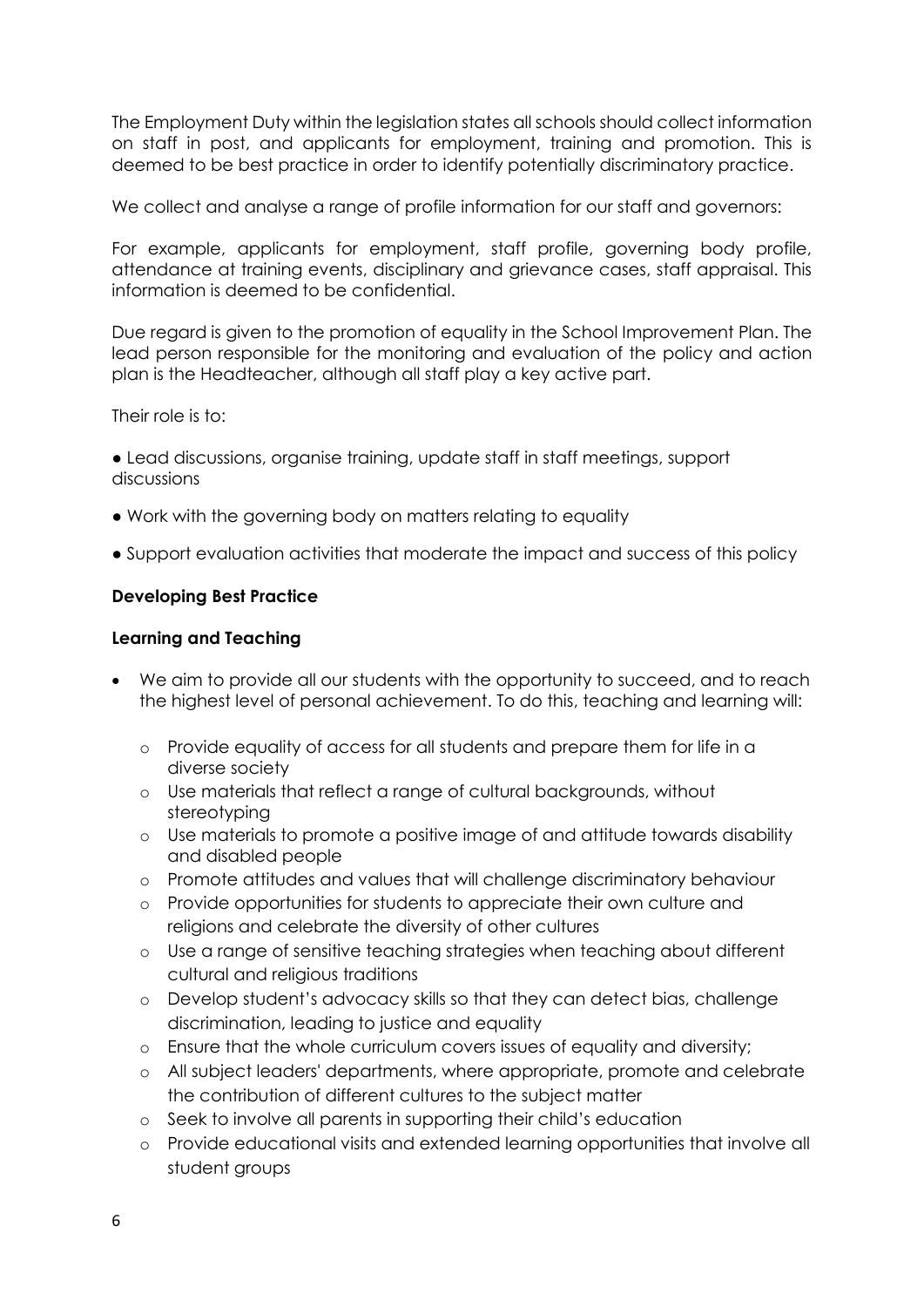- o Take account of the performance of all students when planning for future learning and setting challenging targets
- o Make best use of all available resources to support the learning of all groups of students
- o Identify resources and training that support staff development

## **Learning & working Environment**

There is a consistently high expectation of the whole school community regardless of a person's gender, ethnicity, disability, religion or belief, sexual orientation, age or any other recognised area of discrimination. All are encouraged to improve on their own achievements and not to measure themselves against others. Parents are also encouraged to view their own children's achievements in this light.

- Teacher enthusiasm is a vital factor in achieving a high level of motivation and good results from all students
- Adults in the school will provide good, positive role models in their approach to all issues relating to equality of opportunity
- The school should place a very high priority on the provision for special educational needs and disability.
- We will meet all students' learning needs including the more able by carefully assessed and administered programmes of work
- The school must provide an environment in which all students have equal access to all facilities and resources
- All students are encouraged to be actively involved in their own learning
- A range of teaching methods are to be used throughout the school to ensure that effective learning takes place at all stages for all students
- Consideration will be given to the physical learning environment both internal and external, including displays and signage

## **Curriculum**

At Mount St Joseph, we aim to ensure that:

● Planning reflects our commitment to equality in all subject areas and cross curricular themes promoting positive attitudes to equality and diversity

• Students will have opportunities to explore concepts and issues relating to identity and equality

● Steps are taken to ensure that all students have access to the mainstream curriculum by considering their cultural, backgrounds, linguistic needs and learning styles

● All students have access to qualifications which recognise attainment and achievement and promote progression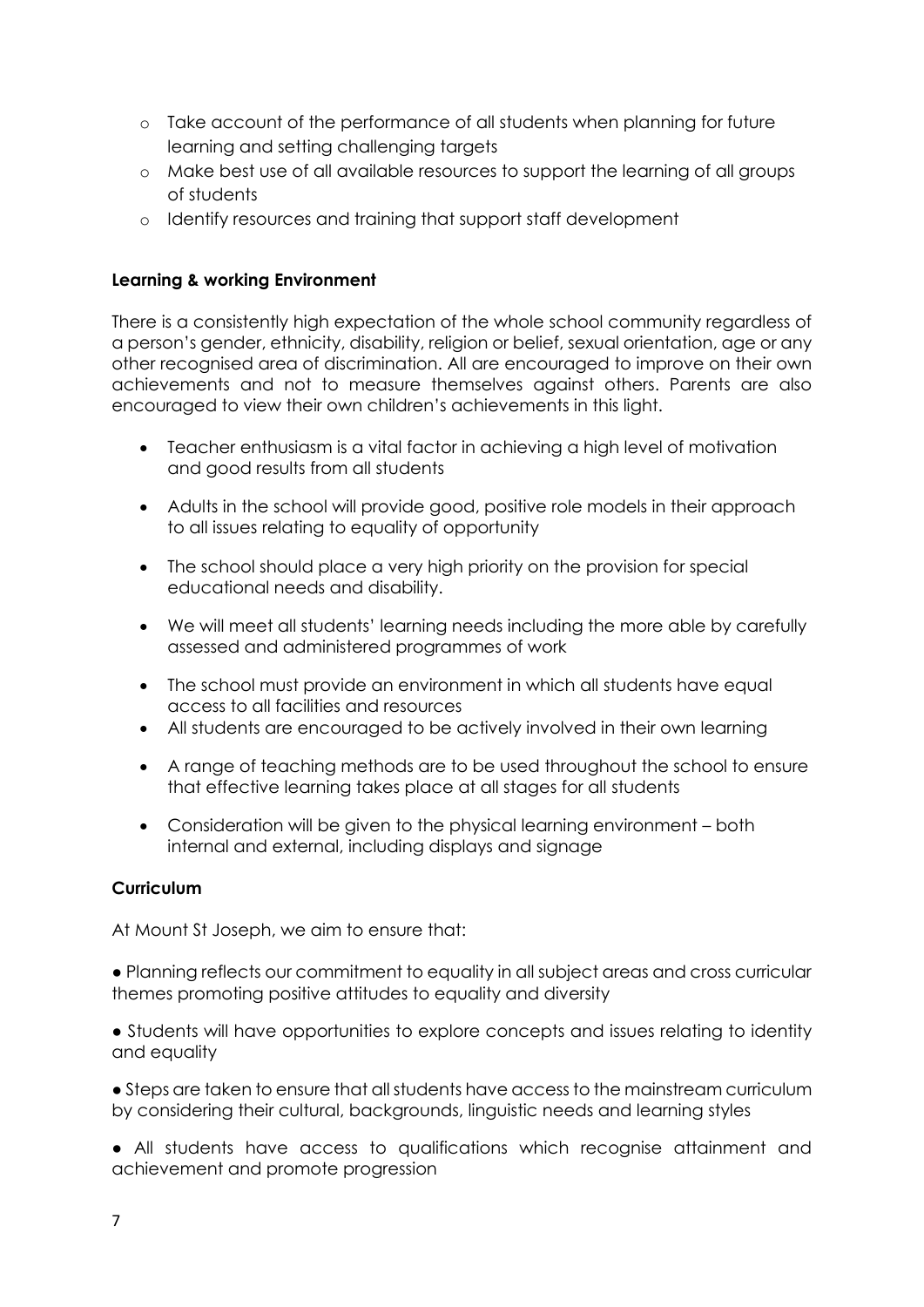#### **Resources and Materials**

The provision of good quality resources and materials within school is a high priority. These resources should:

- Reflect the reality of an ethnically, culturally and sexually diverse society
- Reflect a variety of viewpoints
- Show positive images of males and females in society
- Include non-stereotypical images of all groups in a global context
- Be accessible to all members of the school community

## **Language**

We recognise that it is important at Mount St Joseph that all members of the school community use appropriate language which:

- Does not transmit or confirm stereotypes
- Does not offend

● Creates and enhances positive images of particular groups identified at the beginning of this document

• Creates the conditions for all people to develop their self esteem

● Uses accurate language in referring to particular groups or individuals and challenges in instances where this is not the case

## **Extended Learning Opportunities**

It is the policy of this school to provide equal access to all activities. We undertake responsibility for making contributions to extended learning opportunities and are aware of the school's commitment to equality of opportunity. We try to ensure that all such non-staff members who have contact with children adhere to this policy.

## **Provision for Bi-lingual Students**

At Mount St Joseph we would make appropriate provision for all EAL/bi-lingual children/groups to ensure access to the whole curriculum. These groups may include:

- Students for whom English is an additional language
- Students who are new to the United Kingdom
- Gypsy, Roma and Traveller Children
- Advanced bi-lingual learners
- Use first language effectively for learning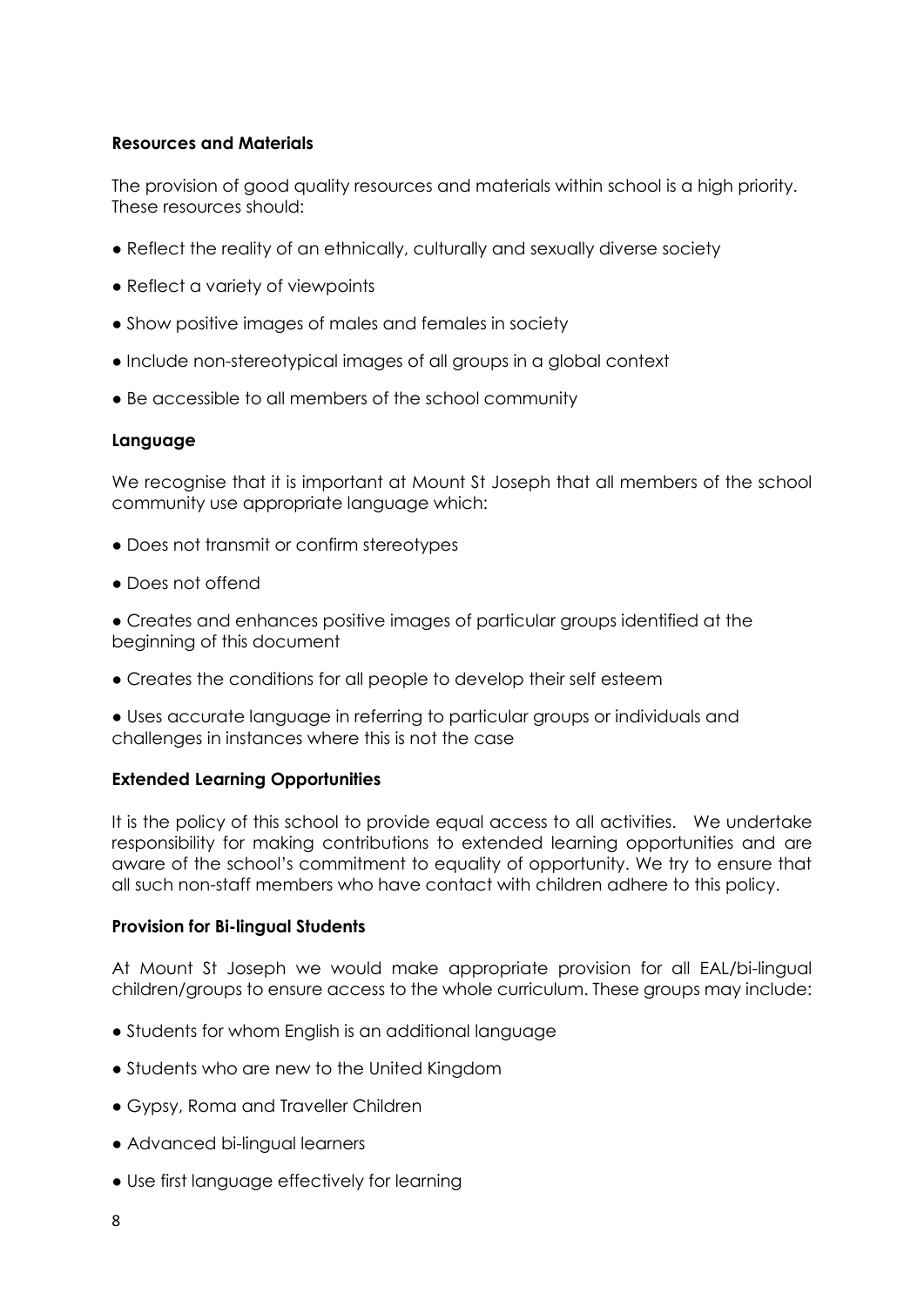#### **Personal Development and Pastoral Guidance**

● Staff take account of gender, ethnicity, disability, religion or belief, sexual orientation, age or any other recognised area of discrimination and the experience and needs of particular groups such as Gypsy, Roma and Traveller, refugee and asylum seeker students

● All students are encouraged to consider the full range of career opportunities available to them with no discriminatory boundaries placed on them due to their disability, gender, race or sexual orientation (whilst acknowledging that a disability may impose some practical boundaries to some career aspirations)

• All students/staff/parents/carers are given support, as appropriate, when they experience discrimination

● We recognise that perpetrators may also be victims and require support

● Positive role models are used throughout the school to ensure that different groups of students can see themselves reflected in the school community

• Emphasis is placed on the value that diversity brings to the school community rather than the challenges through classroom-based discussions during form time and in school assemblies

#### **Staffing and Staff Development**

We recognise the need for positive role models and distribution of responsibility among staff.

- This must include students' access to a balance of male and female staff at all key stages where possible
- We encourage the career development and aspirations of all school staff
- It is our policy to provide staff with training and development, which will increase awareness of the needs of different groups of students

• Access to opportunities for professional development is monitored on equality grounds

## **Staff Recruitment**

● All those involved in recruitment and selection are trained and aware of what they should do to avoid discrimination and ensure equality good practice through the recruitment and selection process

- The Equalities policy and practices are covered in all staff inductions
- All temporary staff are made aware of policies and practices

● Employment policy and procedures are reviewed regularly to check conformity with legislation and impact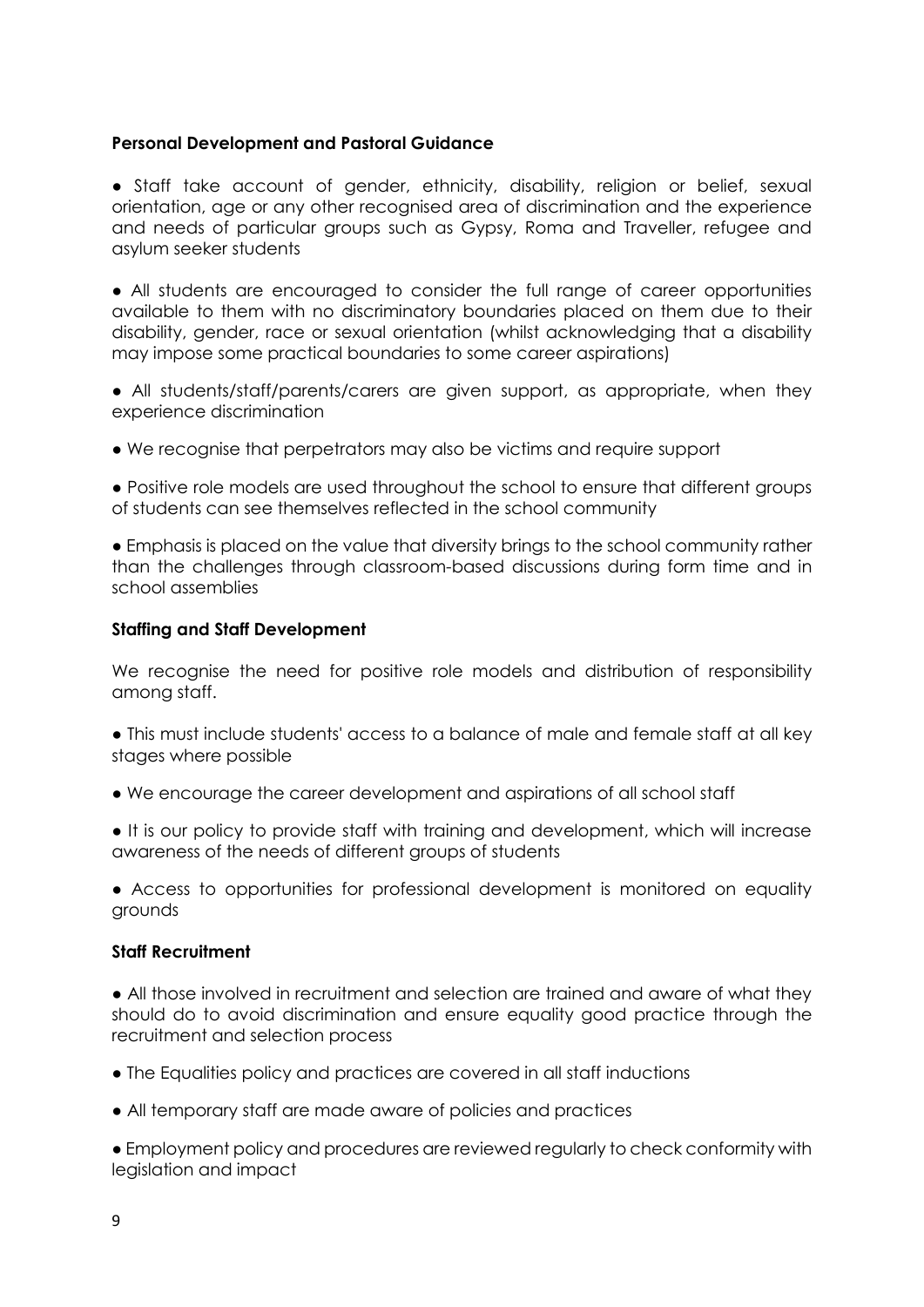We understand that under the Equality Act 2010, in very limited circumstances, an employer can claim that a certain religious denomination or belief is considered to be a genuine occupational requirement of that role. An aided school may be able to rely on this for some roles in school, particularly those roles that provide spiritual leadership.

In addition, there are also instances in which a job will qualify for a genuine occupational requirement on the grounds of gender. However, only in very few instances would this be permissible, for example, where the job is likely to involve physical contact with members of the opposite sex, where matters of decency or privacy are involved.

## **Partnerships with Parents/Carers/Families and the Wider Community**

We will work with parents/carers to help all students to achieve their potential.

● All parents/carers are encouraged to participate in the full life of the school.

• Setting up, as part of the schools' commitment to equality and diversity, a group made up of all stakeholders of the school community. This has been/will be developed to support the school with matters related to its equalities duties

● Members of the local community are encouraged to join in school activities

• Exploring the possibility of the school having a role to play in supporting new and settled communities

#### **Roles and Responsibilities**

● Our Governing Body will ensure that the school complies with statutory requirements in respect of this policy and action plan

• The Headteacher is responsible for the implementation of this policy, and will ensure that staff are aware of their responsibilities, that they are given necessary training and support and report progress to the Governing Body

● The Headteacher has day-to-day responsibility for co-ordinating the implementation of this policy

● Our staff will promote an inclusive and collaborative ethos in the school, challenge inappropriate language and behaviour, respond appropriately to incidents of discrimination and harassment, ensure appropriate support for children with additional needs and maintain a good level of awareness of equalities issues

● All members of the school community have a responsibility to treat each other with respect, to feel valued, and to speak out if they witness or are subject to any inappropriate language or behaviour

● We will take steps to ensure all visitors to the school adhere to our commitment to equality